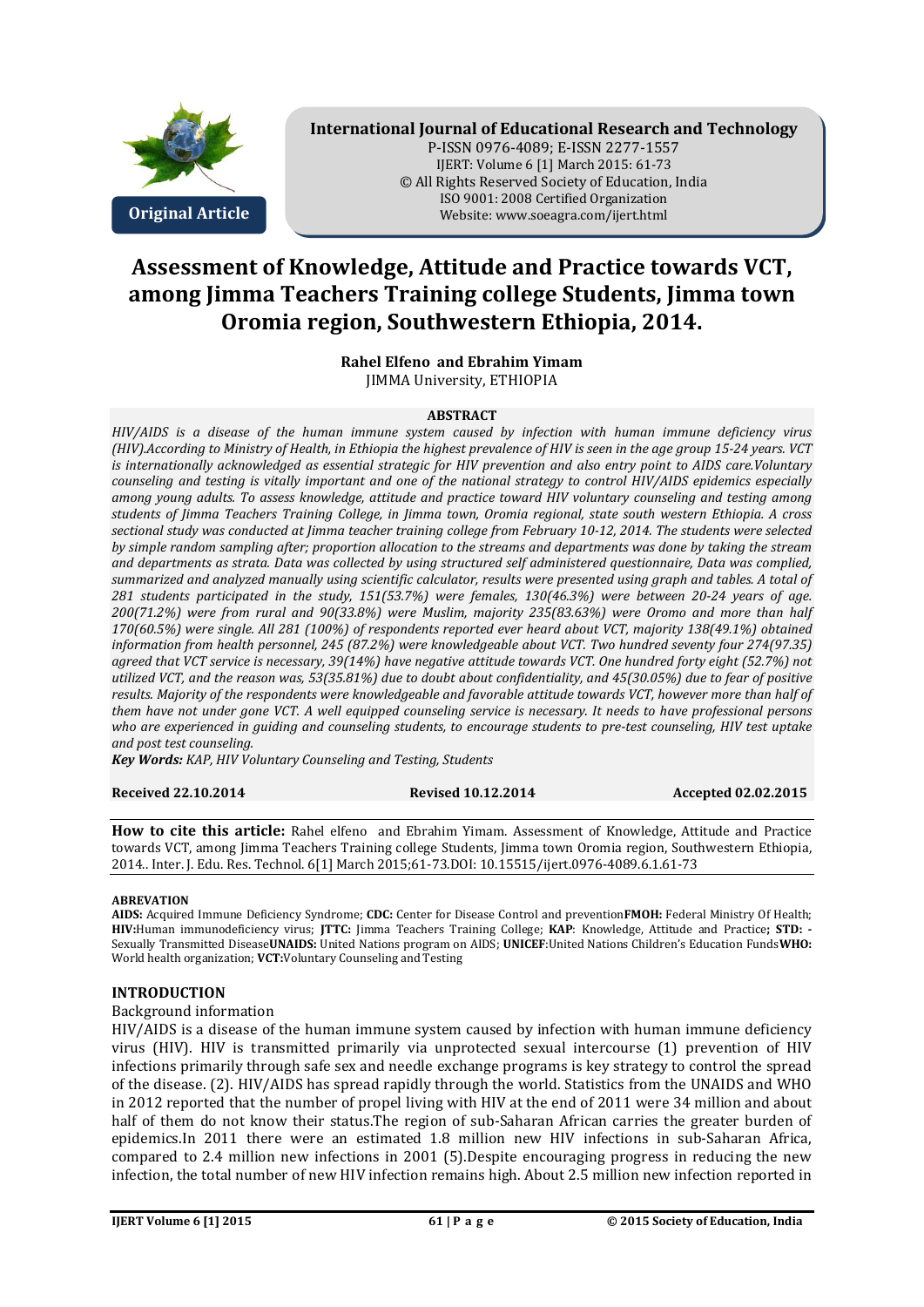2011 (3,4, 5).Ethiopia is one of sub-Saharan African countries, which face an epidemic among sub group and geographic areas, with an estimated over all HIV prevalence rate of 1.4% (6). VCT stands for voluntary counseling and testing, which is first available in 1995. It is a process that is under taken when a person wants to find out if they are infected with HIV. Because it is voluntary, a person who thinks they might have HIV decides on their own, whether they want to have the test done. VCT of HIV/AIDS is efficient internationally recognize approach for people to find out their HIV status at VCT center. It has become one of the most effective and popular ways of diagnosing people who may have exposed to the virus or who have been infected. VCT is an important tool for preventing the spread of HIV especially in community where the epidemic is wide spread. It allows adolescents to find out their HIV status in order to evaluate their behavior and its consequences (7). VCT clinics usually have 45 minute counseling sessions that provide information about HIV/AIDS and the testing process, it provides confidential and non judgmental environment for people who want to know their HIV status (7).Though most people who take the advantage of VCT service find that they are not infected with HIV and this help them to reduce their risk of infected encourage colleagues to use VCT service, as well as usually the people miss understand the real of VCT center service.Testing for HIV is the gateway to treatment care and prevention. It is often used as to refer both as testing and counseling services (8).

#### *STATEMENT OF PROBLEM*

Since the first case of HIV/AIDS was reported in 1981 infection has grown to pandemic proportion, resulted in us estimated about 65 million deaths. And an estimated 34 million people were living with HIV at the end of 2010. Teens and adult, particularly adults and young women continue to be at the center of the epidemics. An estimated 2.7 million people worldwide were newly infected with HIV in 2010 and 390.000 children were newly infected with HIV in 2010; 30% fewer than the peak of 560.000 annual new infection children, In 2002 and 2003. Since 2001, annual HIV incidence has fallen in 33 countries, 22 of them in sub-Saharan Africa. However incidence is accelerating in Eastern Europe and central Asia. After having slowed in the early 2005 and new infections are on the rise in the Middle East and North Africa. The number of AIDS related data worldwide is steady decreasing from peak of 2.2 million in 2005 to an estimated 1.8 million in 2010. However between 2001 and 2010 AIDS related deaths increased more than 11 fold in eastern Europe and central Asia (about from 7800 to 90000). In the Middle East and North Africa AIDS related mortality also increased by 60% (4). Important reasons of estimate elsewhere, particularly in sub-Saharan Africa where 2/3 of all people infected with HIV live in.Although this region contains little more than 12% of all the world population. HIV/AIDS has caused immense human suffering in the continent, the most obvious effect of this crisis has been illness and death. But the impact of epidemic has certainly not been confined to the health sector, house hold, schools, work places and economies has also been badly affected. During 2010 alone an estimated 1.2 million adult and children died as result of AIDS related illness in sub-Saharan Africa (9). Since the beginning of the epidemic more than 15 million Africans have died as result of from AIDS related illness. In all heavily affected countries the HIV/AIDS epidemic is adding additional pressure on the health sector. As the epidemic matures the demand for care for those live with HIV rises as does the toll of AIDS on health worker (10.11). Ethiopia is one of the sub-Saharan African countries that mostly affected by epidemic of HIV/AIDS. In Ethiopia at the end of 2006, estimated of 1,319.000 male and 729.000 females were living with HIV/AIDS in the countries (12). VCT is internationally acknowledged as essential strategic for HIV prevention and also entry point to AIDS care. HIV counseling and testing encourages individuals to learn their HIV status. Reduce their HIV risk and provides them with appropriate linkage to care treatment and supportive services. There are several models of HIV testing and counseling that are used indifferent settings> (12) VCT gives clients an opportunity to confidentially explore their HIV risk and learn their HIV status. VCT service can be provided in free standing sites or embedded in other facilities such as health center, work place and military services (12). The target audience is individual who are interested in knowing their HIV status and learn how to reduce the risk. The focus of the counseling and support increased attention on VCT service provides a high prevention intervention for African countries (13). In Ethiopia, since the national guideline were last published in 2007. New information as well as evidence based best practice have become available to make counseling and testing more effective and accessible, creating a need to service to increase access and improve quality more effectively (14). The use of testing globally, is very low, recent estimates based on VCT surveys in 12 high burden countries in sub-Saharan Africa indicate that amid ant of just 12% of men and 10% of women in the general population have been tested for HIV and received the result, Even in more developed countries about 20% to 30% of sero positive individual are un awarded that they are HIV positive. This means that most people living with HIV get testing and counseling only when they already have advanced clinical disease (15).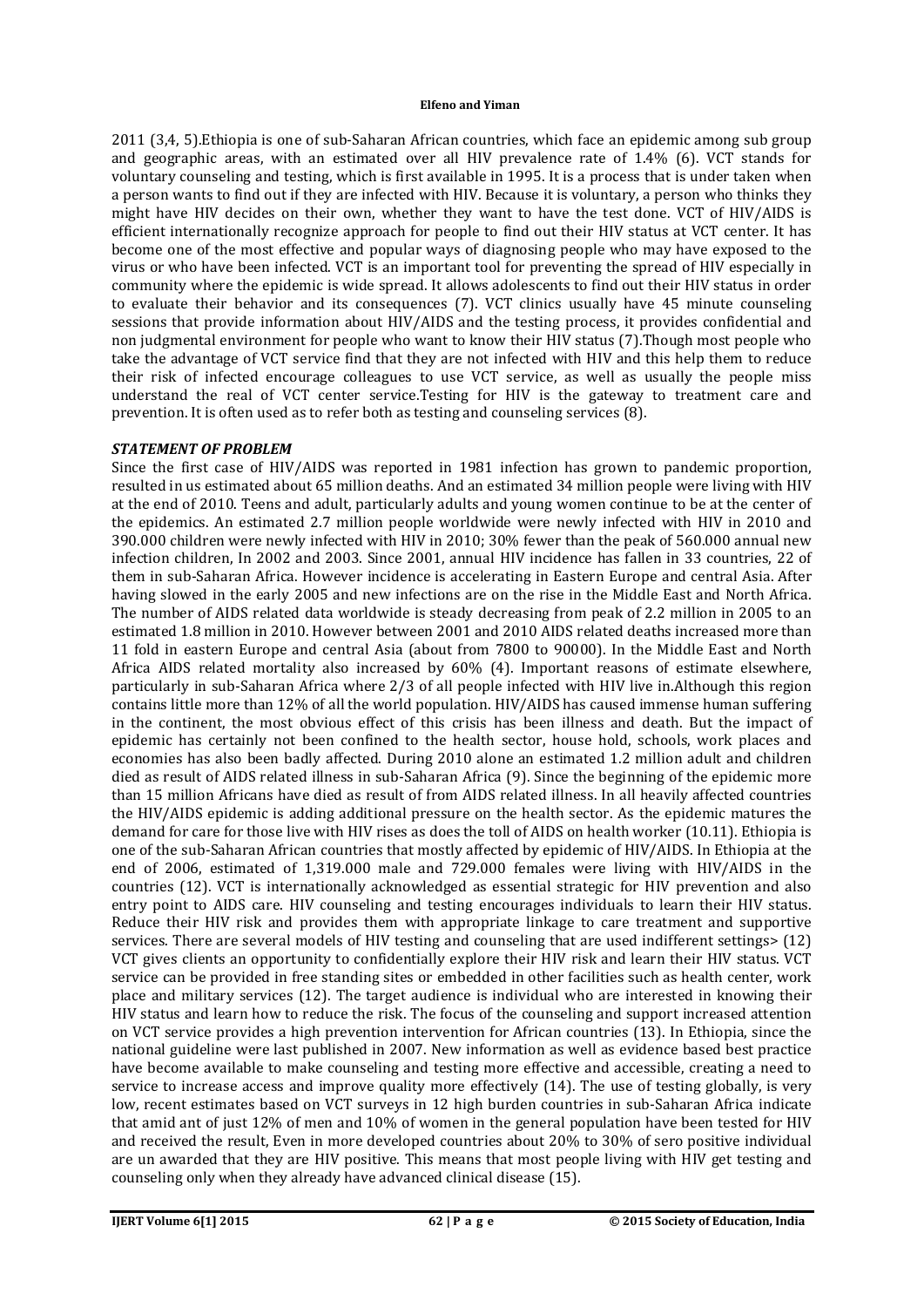#### **SİGNİFİCANCE OF THE STUDY**

HIV is a serious health problem costing the lives of many people's. The number of peoples living with HIV/AIDS rose from around 8 million in 1990 to 34 million at the end of 2011. As of 2012 UNAIDS global HIV/AIDS burden report, 34 millions peoples living with HIV/AIDS globally, about half do not know their status. It is a serious problem in the entire sub Saharan Africa including Ethiopia. While the epidemic has stabilized in the past decade, the HIV/AIDS was continued to be major development challenges in Ethiopia. In 2010 approximately 1.5 Ethiopians living with HIV AIDS and adult prevalence rate was estimated to be 1.5 percent in 2011. Globally more than half of HIV occurs in people between the ages of 15 and 24 years. According to Ministry of Health, in Ethiopia the highest prevalence of HIV is seen in the age group 15-24 years. Voluntary counseling and testing is vitally important and one of the national strategy to control HIV/AIDS epidemics especially among young adults (9, 16, 17, 18, 19). So it is unquestionable to assess continually the KAP of young adults towards VCT. Many studies have been undertaken regarding young adults KAP towards the HIV from different part of the country; however they are insufficient, when compared with the impact of HIV on this productive force of nation. Even though studies have been conducted on young adults' sexual activity and HIV/AIDS, few of them focused in particular on the KAP of young adults regarding the VCT. Since the study groups are part of the population which is highly vulnerable to HIV, studies have shown that having knowledge and using of VCT is essential to prevent HIV transmission among this group. However studies suggest that the utilization VCT is very low and there is an information gap among this group. Hence the investigator felts it is necessary to take up a study to assess the KAP towards VCT among students of Jimma Teachers Training College, in Jimma town, Oromia regional state. The information from this study may assist police maker to give attention towards planning and implementing effectively in designing or improving quality of VCT services for young adults. The studies also provide information for other researcher wanted to conduct further study on this area. Also the finding was used as a secondary base line data for future study conducted regarding knowledge, attitude and practice of voluntary counseling and testing in the local area or other parts of the country.

#### **LITERATURE REVIEW**

Although HIV/AIDS is Global epidemic, the majority of people living with HIV/AIDS are Sub Saharan Africa, Thirty eight million people living with HIV worldwide in 2006. Sub Saharan Africa is a home for 25 million people living with HIV/AIDS. Globally 2.1 million people died of AIDS. The new report reflects improved and expanded epidemiological data analysis that present a better understanding of the global epidemic. This new data and advance in methodology have resulted in substantial revisions from previous estimate, while the global prevalence of HIV infection that percentage of people infected with HIV has reported (11, 20). Ethiopia as part of sub-Saharan Africa is not exception to the pandemic HIV/AIDS is the leading cause of morbidity and mortality among adults. According to data from FMOH of Ethiopia and CDC in Ethiopia estimated national adult HIV prevalence rate was 3.2 and 1.2 urban and rural areas, respectively. The total number of PLWHA was about 1.32 million (12). The deadly HIV/AIDS epidemic continues to affect most productive part of the population. HIV counseling and testing is a key strategic entry point, treatment, care and support service, where people learn how they are infected and are helped to understand the implication of their HIV status and make informed choices for the future. VCT gives clients an opportunity to confidentially explore their HIV risk and to learn their HIV test result VCT service can be provided free standing site or embedded within other facilities. Such as health center, work place setting and military service. The focus of counseling session is on risk assessment, risk reduction and linkage to care, treatment and support (9). Study of knowledge attitudes and practices of voluntary HIV counseling and testing (VCT) among rural migrants was conducted in Shangai, among 2,690 participants, 78%reported having had life time sexual inter course with 41.3% of single reporting sexual intercourse, 9.2% having had multiple sexual partners in the past years, only 195 of participants always using condoms where as 61.6% did not use in their sexual act in the past month. Eighty percent know HIV infection was diagnosed through blood test. Forty six percent had heard of VCT ever before, but only 3.5% felt that they were likely to be HIV- infected know of in the future and only 62 (2.3%) had ever had HIV testing with 190of them tested at VCT site. Genders, working venue, multiplexes partner ships and knowledge at VCT were independently correlated with having had HIV testing. This study suggested that a much greater effort is melded to promote safer sex and to improve VCT knowledge and services among rural migrants particularly those who are engaging in risky behaviors (21). Study from Ghana reported that, majority (81%) of the respondents indicated that they had heard of VCT. Of the 81% who knew about VCT, most (48%) of them had information through the mass media, and 11% had theirs through friends/peers. The majority of them (70%) indicated that the uptake of VCT helps one to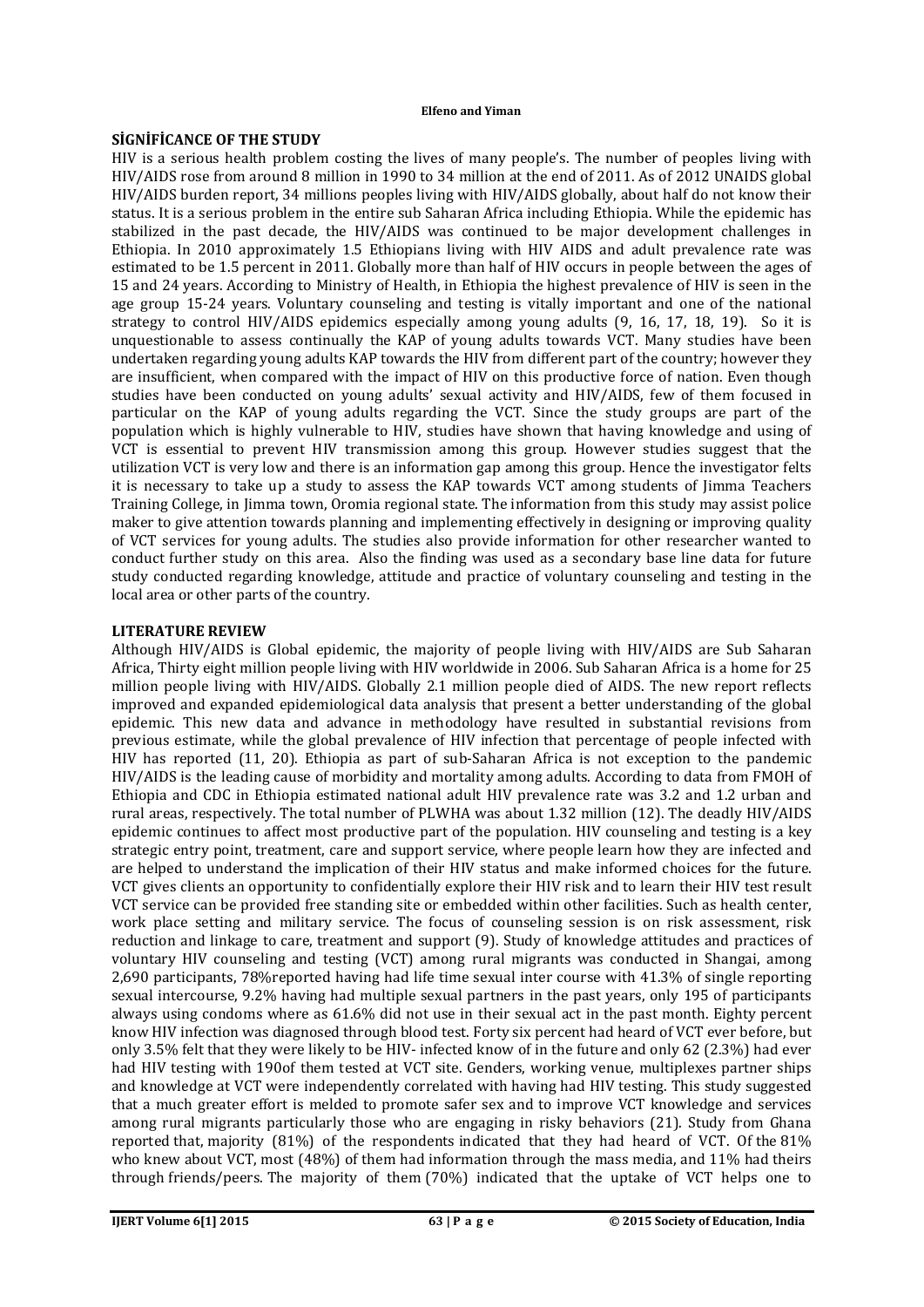know one's HIV status. Twenty-one percent (21%) of them indicated that it would help individuals who were tested HIV positive to seek medical attention. Regarding attitude, it was revealed that people would have both negative and positive attitudes towards such an individual (88%). About 65% of respondents felt people would regard those who went for VCT as promiscuous; 49% thought people would assume such individuals were HIV positive and point fingers. With respect to social status, 91% did not think those who go for VCT would lose their social status. Also in this study respondents were asked to indicate how they would want their VCT results communicate to them. Sixtyeight percent (68%) of them preferred to receive it face-to-face, 25% said through secretive letter, and 7% wanted the results sent through their e-mail address, The majority stated that they would want their family members to know. This was followed by sexual partner, no body, and close friends. The participants were of the view that once a person tested HIV positive, there would be a break of relationships (76%), friends (62%) and discrimination (90%). Also study indicate whether they would access VCT services if available, 40% said yes,. A few of the respondents (23%) had undergone VCT (22). Another study conducted in Nigeria among 260 students showed only 115 means about 68(59.5%) heard of VCT at least once prior to the study. Mass media and churches were highest source of information of VCT service. However, 127 (69.8%) students approved the necessity of counseling prior testing and 117 (64.3%) were ready to take positive results in good fate. At least one out of every four students had begun to be sexually active with in the last three months. Preceding the study only 48 (26.4%) students had taken HIV test at one time before the study. Majority (62.5%) of those who had been tested went for the screening just to know their HIV status. Premarital testing (18.8%) was the second commonest reason for taken an HIV test majority of the respondents (74.2%) were willing to go for VCT the common est. reason given was that they were not infected. This study highlights the need to step up efforts to increase the students' awareness of VCT, deepen their knowledge and create the right attitude towards VCT through the mass media and religious bodies. Teaching on HIV/AIDS and VCT should also be incorporated in to the school curriculum (23).Study conducted in Malawi among students of two nursing colleges reported that 42% of students indicated that they had heard from the church/funeral meetings and 25% mentioned friends as the main source of information on VCT. According to this study there were five main findings: first, that almost all student nurses were aware of VCT. Secondly, that fear of stigmatization, discrimination and disclosure of one's sero status were the main barriers for students' access to VCT services. Third, that prevention of getting infected and infecting others were the greatest benefits of knowing one's HIV status. Fourth, most students were worried about acquiring HIV infection during the course of their nursing career development in the clinical are due to lack of protective wear in the hospitals. Fifth, a good proportion (68%) had ever been tested prior to the study and 79% had the desire to be tested(24). In Ethiopia study conducted among Mekele University students. Majority 145(35.1%) of the respondents preferred the VCT service to be given in youth clubs followed by Government Institutions 105(25.4%), and these could be because of the free service given at the youth club and the cheap payment in Government hospitals and fear of stigma and discrimination. Many of the respondents prioritized the primary importance of VCT for HIV and agreed for everybody 251(59.6%) to have the test followed by all adults 49(11.6%); Eighty four (20%) of the respondents believed that if someone has tested HIV positive he/she should have to teach others about the condition followed by 78(18.5%) who m they preferred to seek medical help. Nearly eighty five percent of the respondents were willing to accept VCT for HIV, Two hundred and forty one (58.4%) of the respondents believed that a person would not necessarily accept VCT, unless he /she is planning marriage or to go abroad, in addition 02(24.2%) of the respondents said that HIV/AIDS has treatment. According to this study also female respondents were found to have more knowledge as compared with the male respondents and similarly year II students were having significant association, also the statistical analysis done on whether the socio-demographic characteristics of the respondents were associated with the behavior/practice of VCT for HIV, and no significant associations were found. Finally study reported, one of the main factors influencing VCT for HIV was consequences of the test result that might lead in to stigma and discrimination leading to depression and hopelessness (25). Study conducted among students of DebreBirhan Teachers Training College, reported that 95.1% and 81.84% knows a place one can obtain VCT. About 51.35% and 25.6% of respondents reported that major source of information was health workers and radio. Majority 82.4% of respondents were knowledgeable about VCT; Al most all 97.3%, agreed that VCT service is necessary. Majority 75.68% have favorable attitude towards VCT. Only one–third, 35.19% of respondents have ever been tested despite higher level of knowledge and favorable attitude, and the reason was 47.25 fear of positive result and 36.11% fear of being seen by others at the service site (26). In one study conducted in Sekaworeda, Jimma zone, south west Ethiopia 252 government workers (172 male and 480 female) were involved. Majority of the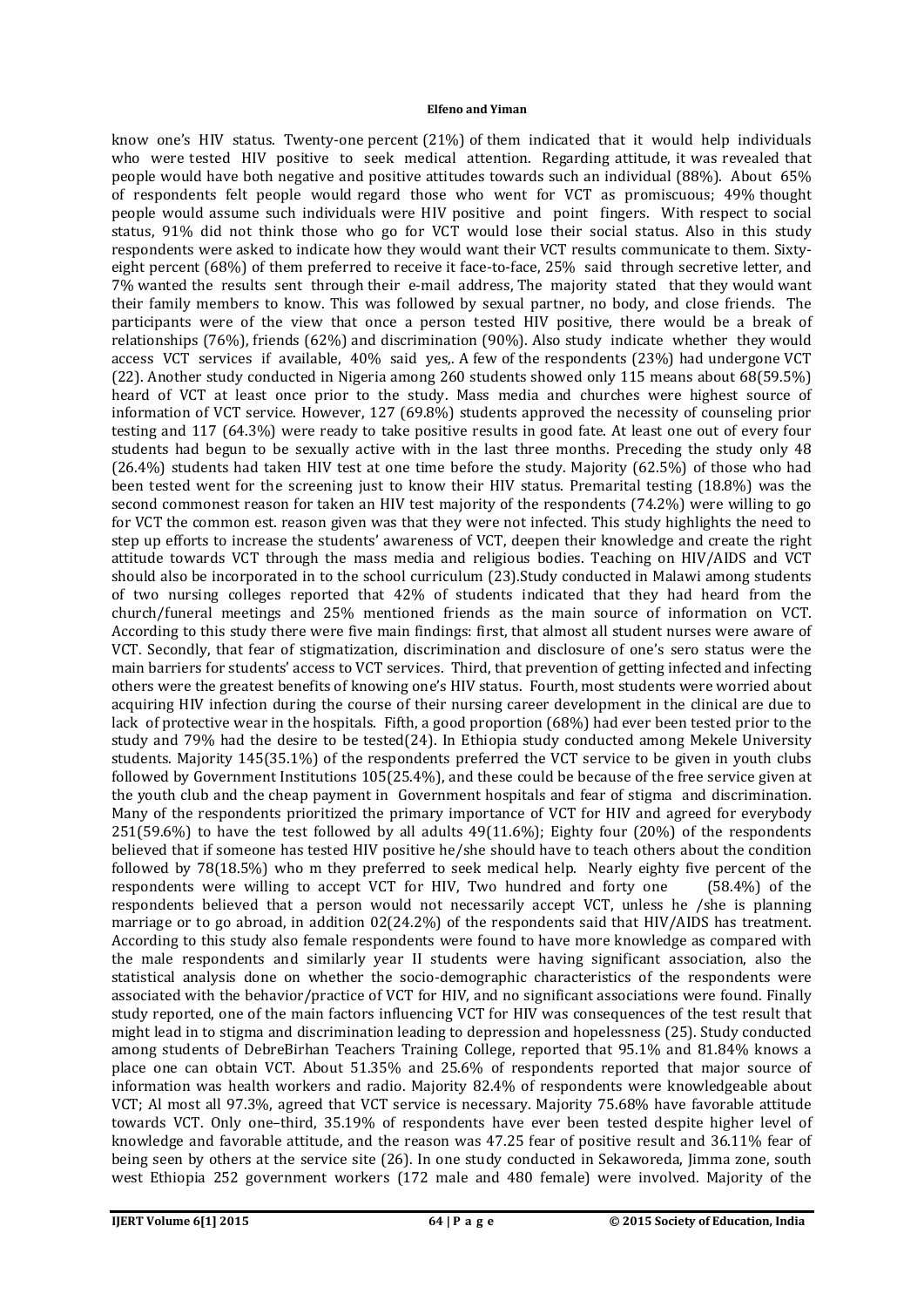respondents (75%) had favorable response to VCT related attitude statements. Three fourth of the subjects claimed to have an intention undergoing VCT, the main refusal for VCT was fear of positive test result (41.3%), perception once serostatus as being confidentially negative (38.1%) and stigma associated with HIV/AIDS (25.4%). In similar study 164 (65.15) believe that knowing once serostatus through VCT would be better than not knowing (27). subjects claimed to have an intention undergoing VCT, the main refusal for VCT was fear of positive test result (41.3%), perception once serostatus as being confidentially regative (38.1%) and stigma<br>through VCT would be b

#### **CHAPTER THREE OBJECTIVES**

## *General objective*

To assess knowledge, attitude and practice toward HIV voluntary counseling and testing among students of Jimma Teachers Training College, in Jimma town, Oromia regional, state south western Ethiopia *Specific objectives* ated with HIV/AIDS (25.4%). In similar study 164 (65.1<br>gh VCT would be better than not knowing (27).<br>**TER THREE**<br>**CTIVES**<br>and objective<br>less knowledge, attitude and practice toward HIV voluntar<br>ma Teachers Training College

- To determine knowledge level of students towards VCT
- To identify the attitude of students towards VCT
- To assess personal factors influencing utilization VCT service
- To assess the VCT utilization rate.

#### **METHODS AND MATERIALS**

#### **Study area and period**

The study conducted in Jimma teacher training college from February 10-12, 2014, which is found in Jimma town. Jimma town is found in Jimma zone, Oromia regional state, and it is a capital of Jimma zone. It located at about 346 Km towards south west of capital city, Addis Ababa. According to the 2007 of Oromia region population size of urban Kebeles, it has a population of 120,960 (Males are 60,824 and Females are 60,136), 30,751 housing units and 32, 191 households. It has 2 woreda and 13 Kebeles, and. The climate of Jimma town was woynadaga, with annual rainfall of 3700 mm and altitude of 1500 above sea level. of Oromia region population size of urban Kebeles, it has a population of 120,960 (Males are 60,824 and<br>Females are 60,136), 30,751 housing units and 32, 191 households. It has 2 woreda and 13 Kebeles, and.<br>The climate of

The college was established in 1961 as a teacher training institution (TTI) and upgraded as teacher training college (TTC) in 1988. It has the area of 183.600m<sup>2</sup>. The college has on delivering training teachers by four streams these are natural sciences, Social science, language and physical education (Sport science) for three years by diploma level. The total number of students in college for 2013/2014 academic year is 2264 out of that 777 are graduating class. The college was established in 1961 as a teacher training institution (TTI) and upgraded<br>traching college (TTC) in 1988. It has the area of 183.600m<sup>2</sup>. The college has on deliverin<br>teachers by four streams these are natur

#### **Study design**

Across sectional study was conducted to assess knowledge, attitude and practice towards HIV voluntary counseling and testing. academic year is 2264 out of that 777 are graduating class.<br> **Study design**<br>
Across sectional study was conducted to assess knowledge, attitude and practice towards HIV v<br>
counseling and testing.<br>
4.3. Population<br>
4.3.1 So

#### 4.3. Population

4.3.1 Source population

2013/2014.

# **Study population**

Study population were all year three (graduating class) students, for the indicated academic year in JTTC, by assuming staying long period can brings more exposure to the utilization of VCT.

# **Sample size and sampling techniques**

# **Sample size determination**

The sample size was calculated by using the statistical sample size determination formula, based on 50%

$$
N=\frac{\left(Z^{\alpha}/2\right)^2 P(1-P)}{d^2}
$$

of population prevalence.

$$
N = \frac{(1.96)^2 0.5(1 - 0.5)}{(0.05)^2} = 384
$$

- **n=**total study population
- **z α/2**= level of significant which is 1.96
- **p=** prevalence which is population proportion 0.5
- $d$  = margins of error which is  $0.05$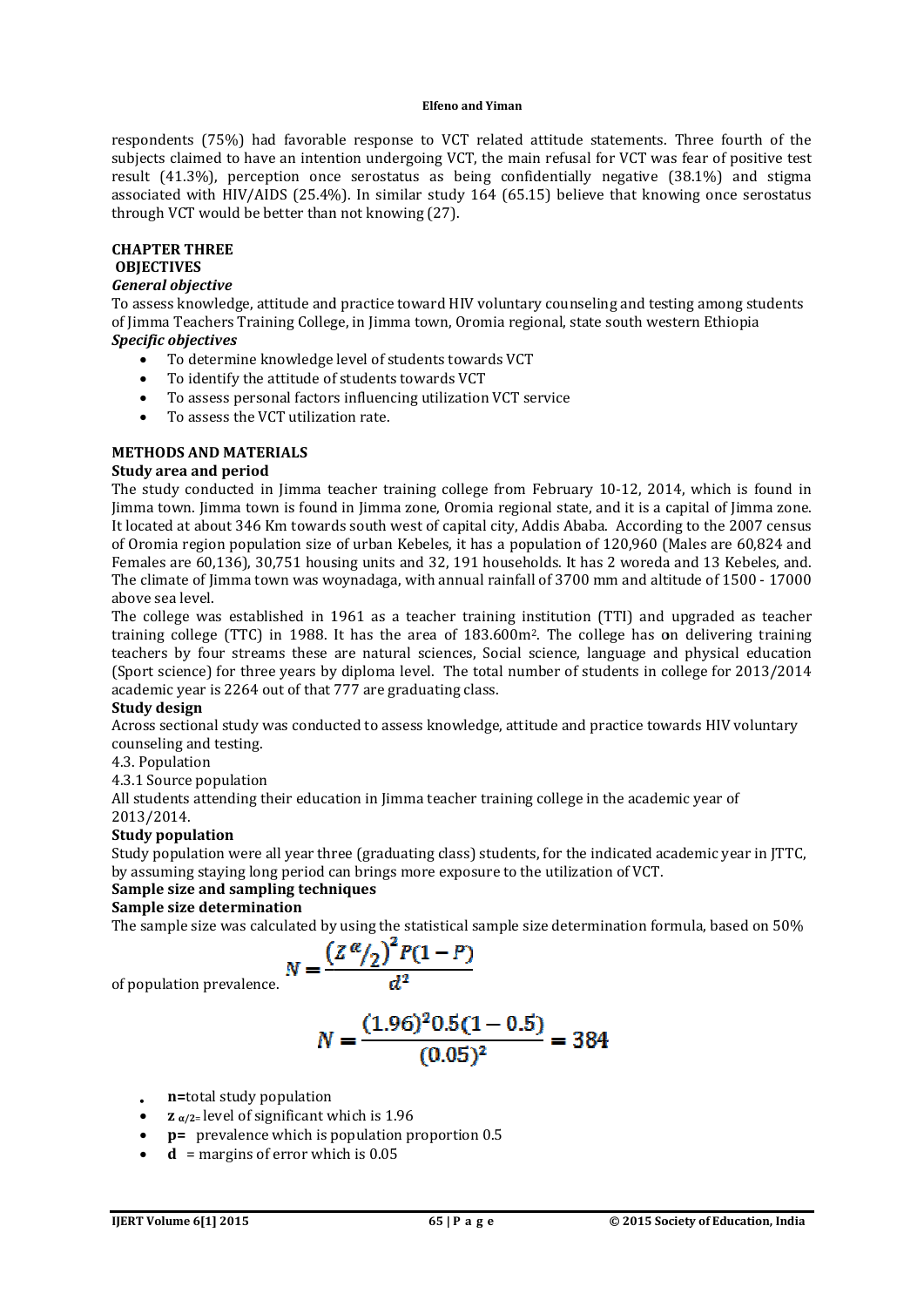Since our source population is less than 10,000, which are 777 we use the correction formula as follows.

$$
nf = \frac{384}{1 + \frac{384}{777}} = 256
$$

Where,

- $n_f$ = final sample size
- n=total study population which is 384
- N=source of population which is 777

With 10% 0f non response rate the final sample size was 281.

Since our technique is proportion allocation to the departments used as follow;

Since our source population is less than 10,000, which are 777 we use the correction formula as follows.  
\n
$$
\mathbf{n}f = \frac{384}{1 + \frac{384}{777}} = 256
$$
\nWhere,  
\n
$$
\mathbf{n}_{\text{ref}} = \frac{1}{1 + \frac{384}{777}} = 256
$$
\nWhere,  
\n
$$
\mathbf{n}_{\text{ref}}
$$
\n
$$
\mathbf{n}_{\text{re}} = \text{final sample size}
$$
\n
$$
\mathbf{n}_{\text{re}} = \text{total study population which is 384}
$$
\n
$$
\mathbf{N}_{\text{re}} = \text{total study population which is 777}
$$
\nWith 10% of non response rate the final sample size was 281.  
\nSince our technique is proportion allocation to the departments used as follow;  
\n
$$
\mathbf{n} \cdot \mathbf{a} \cdot \mathbf{n} \cdot \mathbf{n} \cdot \mathbf{n} \cdot \mathbf{n} \cdot \mathbf{n} \cdot \mathbf{n} \cdot \mathbf{n} \cdot \mathbf{n} \cdot \mathbf{n} \cdot \mathbf{n} \cdot \mathbf{n} \cdot \mathbf{n} \cdot \mathbf{n} \cdot \mathbf{n} \cdot \mathbf{n} \cdot \mathbf{n} \cdot \mathbf{n} \cdot \mathbf{n} \cdot \mathbf{n} \cdot \mathbf{n} \cdot \mathbf{n} \cdot \mathbf{n} \cdot \mathbf{n} \cdot \mathbf{n} \cdot \mathbf{n} \cdot \mathbf{n} \cdot \mathbf{n} \cdot \mathbf{n} \cdot \mathbf{n} \cdot \mathbf{n} \cdot \mathbf{n} \cdot \mathbf{n} \cdot \mathbf{n} \cdot \mathbf{n} \cdot \mathbf{n} \cdot \mathbf{n} \cdot \mathbf{n} \cdot \mathbf{n} \cdot \mathbf{n} \cdot \mathbf{n} \cdot \mathbf{n} \cdot \mathbf{n} \cdot \mathbf{n} \cdot \mathbf{n} \cdot \mathbf{n} \cdot \mathbf{n} \cdot \mathbf{n} \cdot \mathbf{n} \cdot \mathbf{n} \cdot \mathbf{n} \cdot \mathbf{n} \cdot \mathbf{n} \cdot \mathbf{n} \cdot \mathbf{n} \cdot \mathbf{n} \cdot \mathbf{n} \cdot \mathbf{n} \cdot \mathbf{n} \cdot \mathbf{n} \cdot \mathbf{n} \cdot \mathbf{n} \cdot \mathbf{n} \cdot \mathbf{n} \cdot \mathbf{n} \cdot \mathbf{n} \cdot \mathbf{n} \cdot \mathbf{n} \cdot \mathbf
$$

#### **Sampling techniques**

Proportion allocation to the streams was done by taking the streams as strata. Then the streams were stratified into the departments and simple random sampling technique wasused to select among the departments strata, and respondents in respective section. The final sample size was distributed proportionally to each selected departments based on the number of students population they have. Finally the students were selected by simple random sampling from those selected departments sections.

# **Study variables**

# **Dependent variables**

- Knowledge
- Attitude
- Practice

# **Independent variables**

- Age
- Sex
- Religion
- Ethnicity
- Sexual practice
- Educational status

# **Data Collection instruments and procedures**

For data collection, self administeredstructured questionnaire that can address the objective of the study wasadapted in English, through reviewing different literatures and previous similar studies.Two data facilitators and one supervisor,among year four nursing students, wererecruited, after they get proper training and orientation by principal investigator for one day, on how to record and refill data on the structured questionnaire. nts were selected<br> **ables**<br> **ables**<br> **ables**<br> **complements and<br>
on, self administer<br>
English, through r<br>
one supervisor, an<br>
entation by princi<br>
<b>ionnaire.**<br> **g and analysis**<br>
ed, summarized

# **Data processing and analysis**

Data wascomplied, summarized and analyzed manually on prepared tall sheet and using scientific calculator, finally obtained results werepresented using graphs and tables.

# **Data quality assurance**

Before actual data collection the questionnaire was pretested on 5% ofsample size students randomly selected among students of Rift valley University College by considering similar backgrounds. Based on the response rate some or total modifications was done on some questions those trouble respondents. Also appropriate training wasgiven for data collectors, to enable them to have common understanding on the objectives of the study and each of the questions in the questionnaire. Therefore, the personal variations on interpretation of the questions were minimized. Data collection proce supervised by one recruited supervisor. In addition to these principal investigators will give on site supervised by one recruited supervisor. In addition to these principal investigators will give on site<br>supervision and technical assistance during the period of data collection. Before starting the actual data in section. The filmal sample size was distributed to refilm a sample in respective section. The filmal sample investigator of studients were selected by simple random sampling from those selected departments sections.<br> **r**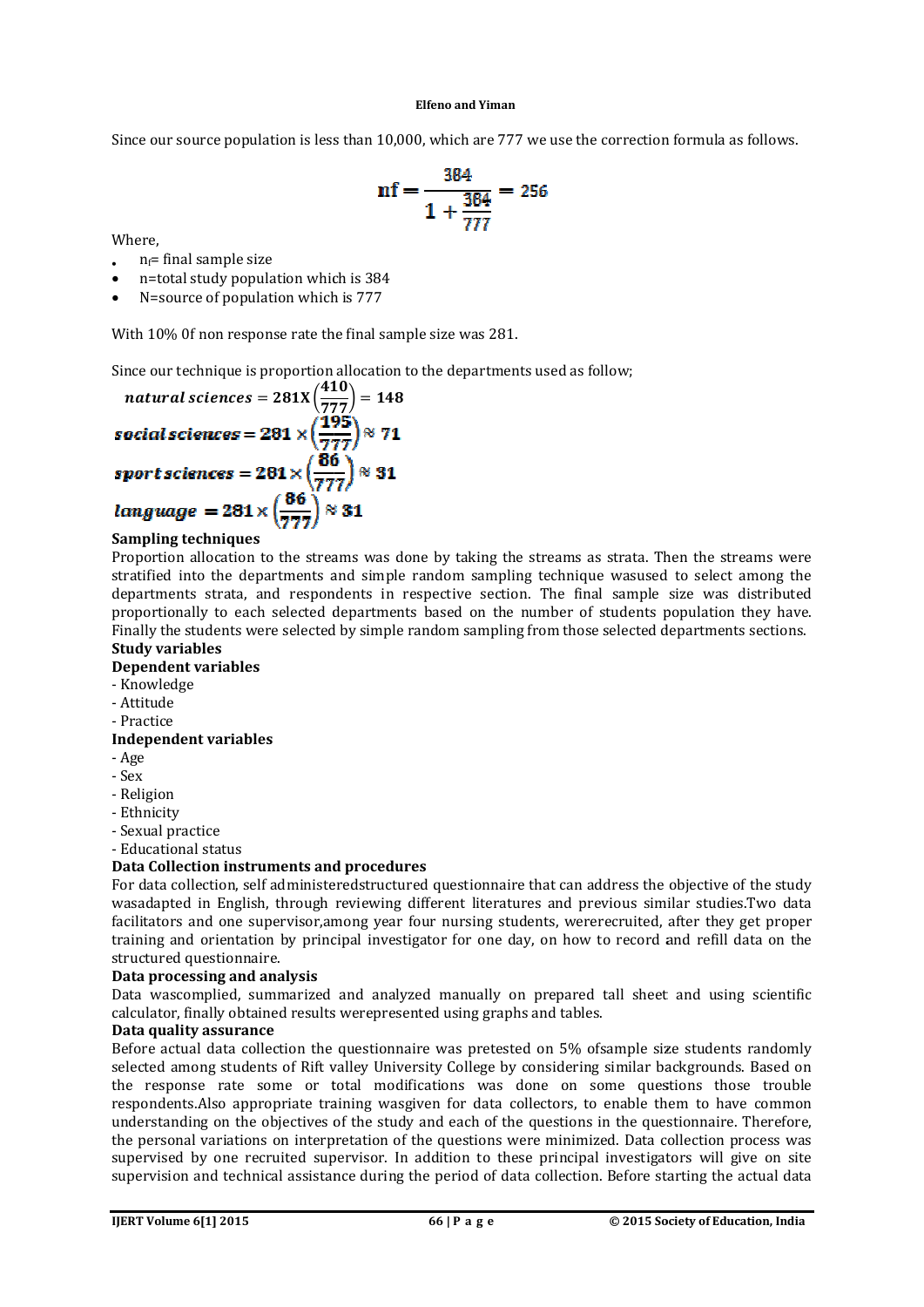collectionprocess brief explanations were given for respondents to avoid any ambiguity and misunderstanding.

## **Ethical consideration**

Formal letter wasobtained from Jimma University department of nursing and wasbrought to college administrative bodies to proceedswith the study. The objective of the study was described to the college management body, verbal consent was obtained from the students and confidentiality and accountability was maintained.

# **Limitation of the study**<br> **A** Limitation of this s

- Limitation of this study is the respondents may not give response as required.
- $\div$  Recall bias

#### **Operational definitions and Definitions of terms**

**Counseling –** is dialogue between attained person, health services provider, social works, psychologies, etc and client

**Knowledge:** There are 16 questions which covered the basic knowledge about the VCT and HIV/AIDS; each question assigned score of one for each correct response and 0 for each incorrect answer.

**Good Knowledge:** when the respondents answered more than 60% of knowledge questions correctly. **Poor knowledge:** when the respondents scored less than 60%

**Attitude:** There are 10 questions regarding the attitude towards the VCT; it assigned score of one for each favorable response and 0 for each unfavorable response.

**Positive Attitude:** when respondents, favorably answered more than 60% of questions for attitudes. **Negative Attitude:** when respondents, unfavorably answered more than 60% of questions for attitudes. **Practiced/utilized/:** when respondents reported that they have ever undergone HIV tests at least once.

**Discrimination –** treating a person (s) differently, usually wanted that other.

**Knowledge** facts information understanding skills person acquired through experience or education. **Pre-test counseling** – counseling before test is done.

**Post-test counseling** – counseling after testing has been done.

**Stigma–** bad reputation that something has because more people disapprove of it usually unfairly

**VCT–** the process by which an individual undergoes counseling to enable him/her to make an informed choice to be tested for HIV

#### **Dissemination of the final report**

After the data analysis and interpretation, appropriate recommendation will be made and the result will be submitted to Jimma University, college of public health and medical science, department of nursing, CBE office, and other concerned bodies.

#### **RESULTS**

#### **Sociodemographic characteristics of respondents**

A total of 281 students participated in the study, making response rate of 100%, 151(53.7%)were females, and, 130(46.3%) male, 130(46.3%) were between 20-24 years of age. Two hundred (71.2%) were from rural, 90(33.8%)were Muslim and Orthodox accounts for 90(32.02%). Regarding Ethnicity of the respondents majority 235(83.63%) were Oromo, Amhara accounts 35(12.45%).

More than half 170(60.5%) were single and 61(21.71%) were engaged to be married. (Table 1)

#### **Table 1: Distribution of respondents by socio demographic characteristics, Jimma Teacher training college, 2014.**

| <b>Characteristics</b>     |            | Frequency n=281 | Percent |
|----------------------------|------------|-----------------|---------|
| Sex                        | Male       | 130             | 46.3%   |
|                            | Female     | 151             | 53.7%   |
| Age group in year          | 15-19      | 72              | 25.6%   |
|                            | $20 - 24$  | 130             | 46.3%   |
|                            | $25 - 30$  | 64              | 22.8%   |
|                            | >30        | 15              | 5.3%    |
| Place of birth (residence) | Urban      | 81              | 28.8%   |
|                            | Rural      | 200             | 71.2%   |
| Religion                   | Orthodox   | 90              | 32.0%   |
|                            | Muslim     | 95              | 33.8%   |
|                            | Protestant | 75              | 26.7%   |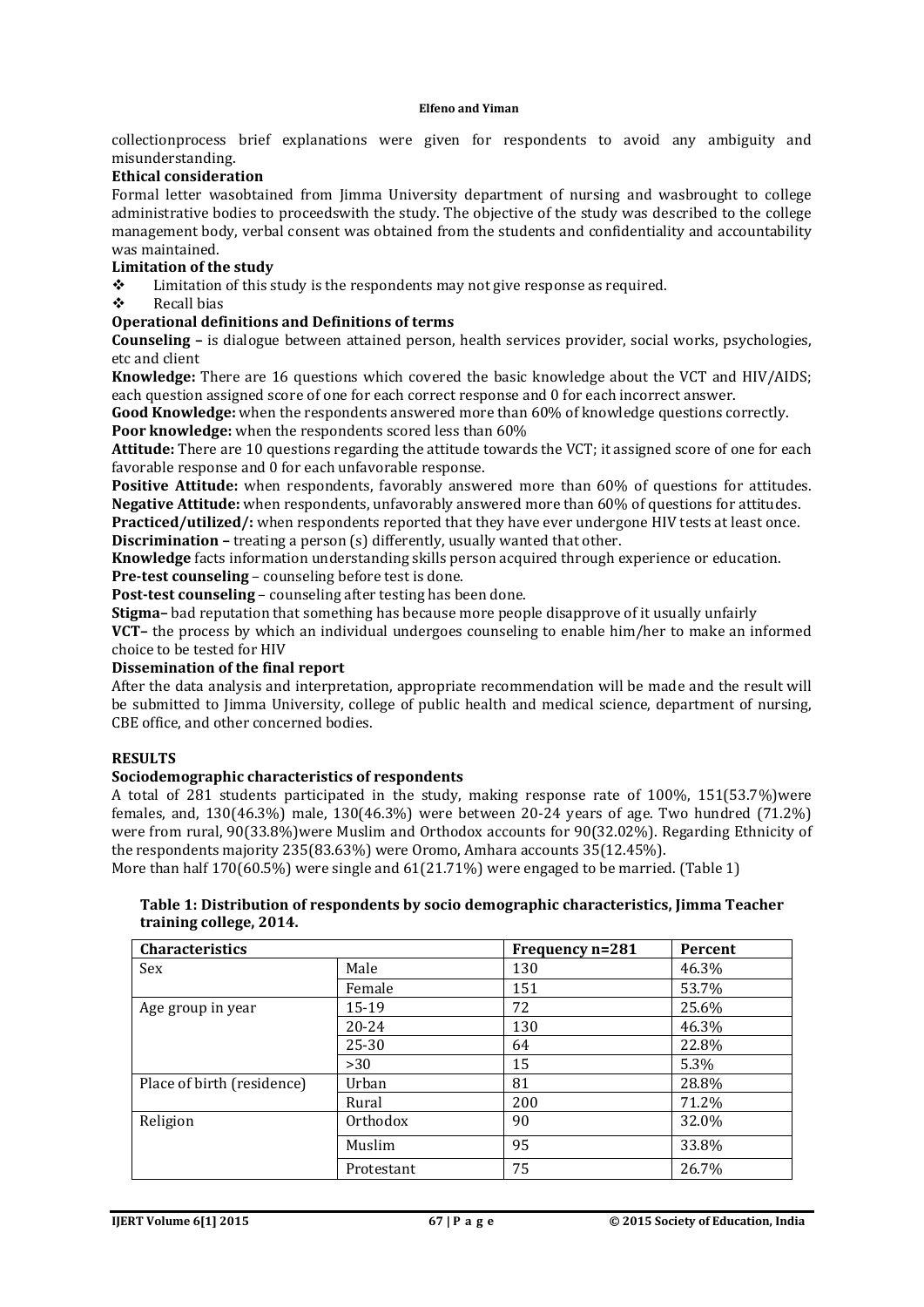|                | Waqqeffate               | 16  | 5.7%  |
|----------------|--------------------------|-----|-------|
|                | Others                   | 5   | 1.8%  |
| Ethnicity      | Oromo                    | 235 | 83.6% |
|                | Amhara                   | 35  | 12.5% |
|                | <b>Other</b>             | 11  | 3.9%  |
| Marital status | Single                   | 170 | 60.5% |
|                | Married                  | 50  | 17.8% |
|                | Engaged to be<br>married | 61  | 21.7% |

#### **Knowledge about VCT and source of information VCTamong Jimma teacher trainingcollege,2014 Knowledge about HIV among Jimma teacher training college,2014**

Finding of the study showed that awareness about HIV was high, all(100%) of the respondents identified that unsafe sexual intercourse was the mode of transmission for HIV/AIDS infection, and 189(67.3%) identified that trans placental (mother to child) transmission of HIV/AIDS.

Two hundred sixty (92.5%) ever know Prevention methods, and all 260(100%) of them knew Abstinence, and 150(57.7%) identified faithfulness for one partner. (Table 2)

| Table 2: Distribution of respondent's by knowledge in transmission and prevention of HIV/AIDS among |  |
|-----------------------------------------------------------------------------------------------------|--|
| Jimma teacher training college, 2014                                                                |  |

| <b>Variables</b>      |                            | Frequency | Percent |
|-----------------------|----------------------------|-----------|---------|
| Mode of transmission* | Un safe sexual intercourse | 281       | 100%    |
|                       | Trans placental            | 189       | 67.3%   |
|                       | <b>Blood transfusion</b>   | 188       | 66.9%   |
|                       | Sharing of sharp material  | 242       | 86.1%   |
|                       | Total                      | 281       | 100%    |
| Ever know Prevention  | Yes                        | 260       | 92.5%   |
| methods               | No                         | 21        | 7.5%    |
|                       | Total                      | 281       | 100%    |
| Known                 | Abstinence                 | 260       | 100%    |
| Prevention methods*   | Be faithful                | 150       | 57.7%   |
|                       | Condom use                 | 234       | 90%     |
|                       | Total                      | 281       | 100%    |

*\*more than one answer is possible*

#### **Knowledge about VCT**

All 281 (100%) of respondents reported ever heard about VCT, 194 (69%) identified that VCT should be done to starting new relationship, 183(65.1%) for both HIV positive and negative person, and 34(12.1%) responded incorrectly VCT used only for those who have HIV like symptoms, 234(83.3%) responded that knew from whereservice of VCT obtained. (Table 3)

**Table 3: Distribution of respondents by knowledge about the advantage of VCT among Jimma Teacher training college, 2014**

| <b>Variables</b>     |                                               | Frequency n=281 | Percent |
|----------------------|-----------------------------------------------|-----------------|---------|
| Ever heard about VCT |                                               | 281             | 100%    |
| Importance of VCT*   | Only for HIV positive                         | 53              | 18.9%   |
|                      | For both HIV positive and negative person     | 183             | 65.1%   |
|                      | To prevent mother to child transmission       | 119             | 42.3%   |
|                      | To starting new relation ship                 | 194             | 69.0%   |
|                      | Only for those who have HIV like symptoms     | 34              | 12.1%   |
|                      | For those who needs to know their self status | 143             | 50.9%   |
|                      | To have marriage                              | 193             | 69.7%   |
|                      | Total                                         | 281             | 100%    |
| Ever know place of   | Yes                                           | 234             | 83.3%   |
| VCT service          | No.                                           | 47              | 16.7%   |
|                      | Total                                         | 281             | 100%    |

*\*more than one answer is possible*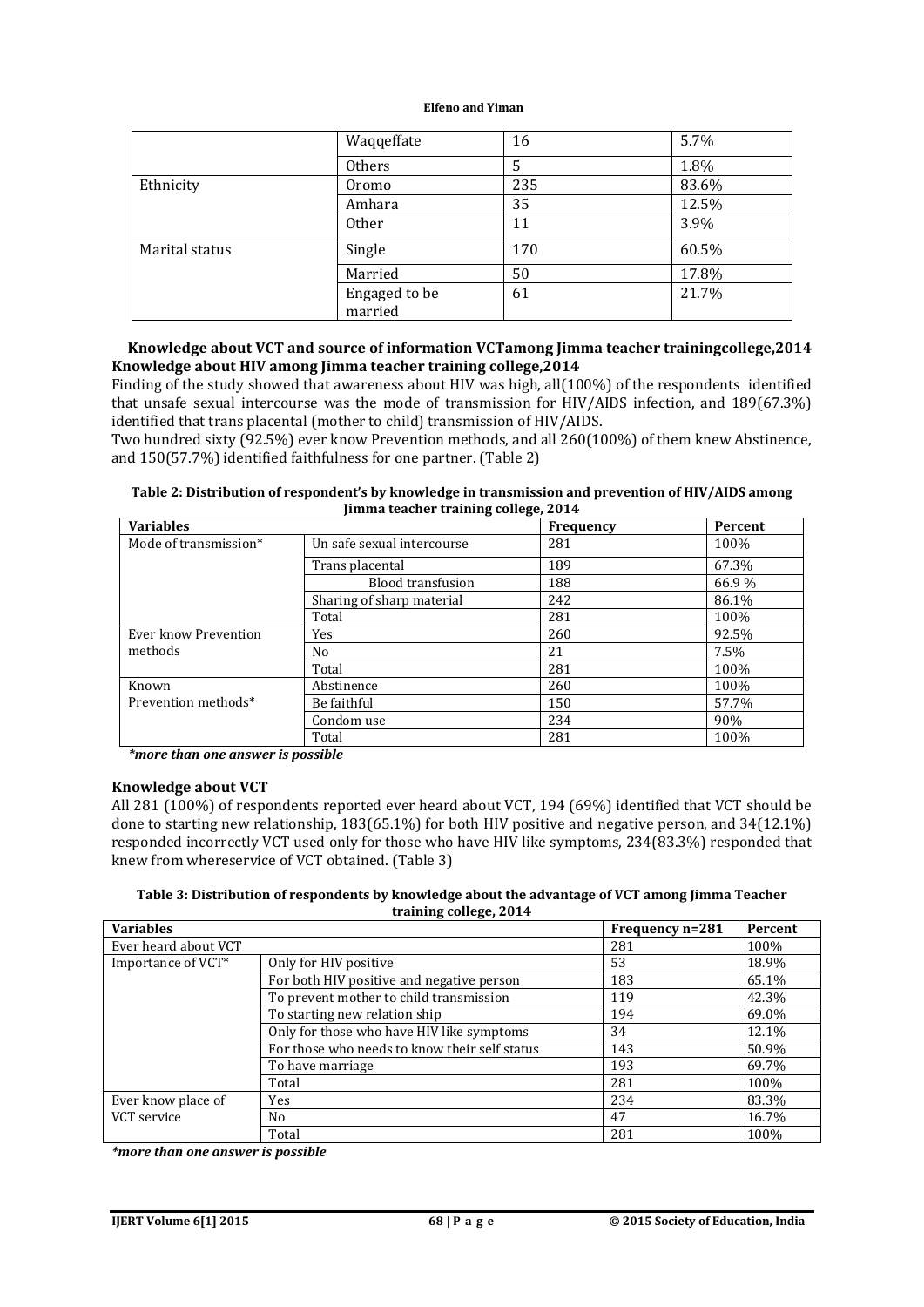# **Source of information about VCT in Jimma teacher training college ,2014**

Regarding major source of information about VCT majority 138(49.1%) obtained information from health personnel, and 76(27%) from radio. (Table 4)

#### **Table 4: Distribution of respondent's by source of information about VCT, in Jimma teacher training college 2014**

| Variables*            | Frequency n=281 | Percent |
|-----------------------|-----------------|---------|
|                       |                 |         |
| Radio                 | 76              | 27.0%   |
| TV                    | 28              | 10.0%   |
| School                | 31              | 11.0%   |
| <b>Health Workers</b> | 138             | 49.1%   |
| Other                 | 8               | 2.9%    |
| Total                 | 281             | 100%    |

*\*more than one answer is possible*



#### **Figure 1: distribution of respondents by knowledge score towards VCT, in Jimma teacher training college 2014 (n=281).**

As the overall knowledge score sum shows 245 (87%) of respondents were knowledgeable about VCT. (**Error! Reference source not found.**)

# **Attitude towards VCT in Jimma teacher training college 2014 (n=281)**

Two hundred seventy four (97.35) agreed that VCT service is necessary, 251 (89.3%) not acceptthat HIV test is only for the ill, 251 (89.3%) agree VCT for HIV should be available for all individual needs to know their status, regarding others statement of attitude, 238(84.6%), 220(96.1%), 244 (86.8%) and 218(77.58%) accept that couples should undergo HIV test before marriage, blood test should be done to know oneself status, VCT is necessary for starting newrelationship and necessary for pregnant women respectively, 238(49.5%),223(79.4%) and 248 (87.5%) not agree that VCT is only designed for those who are risk of acquiring HIV infection, VCT is necessary only for those who have HIV like symptoms and VCT is nothing to do for HIV preventionrespectively. (Table 5)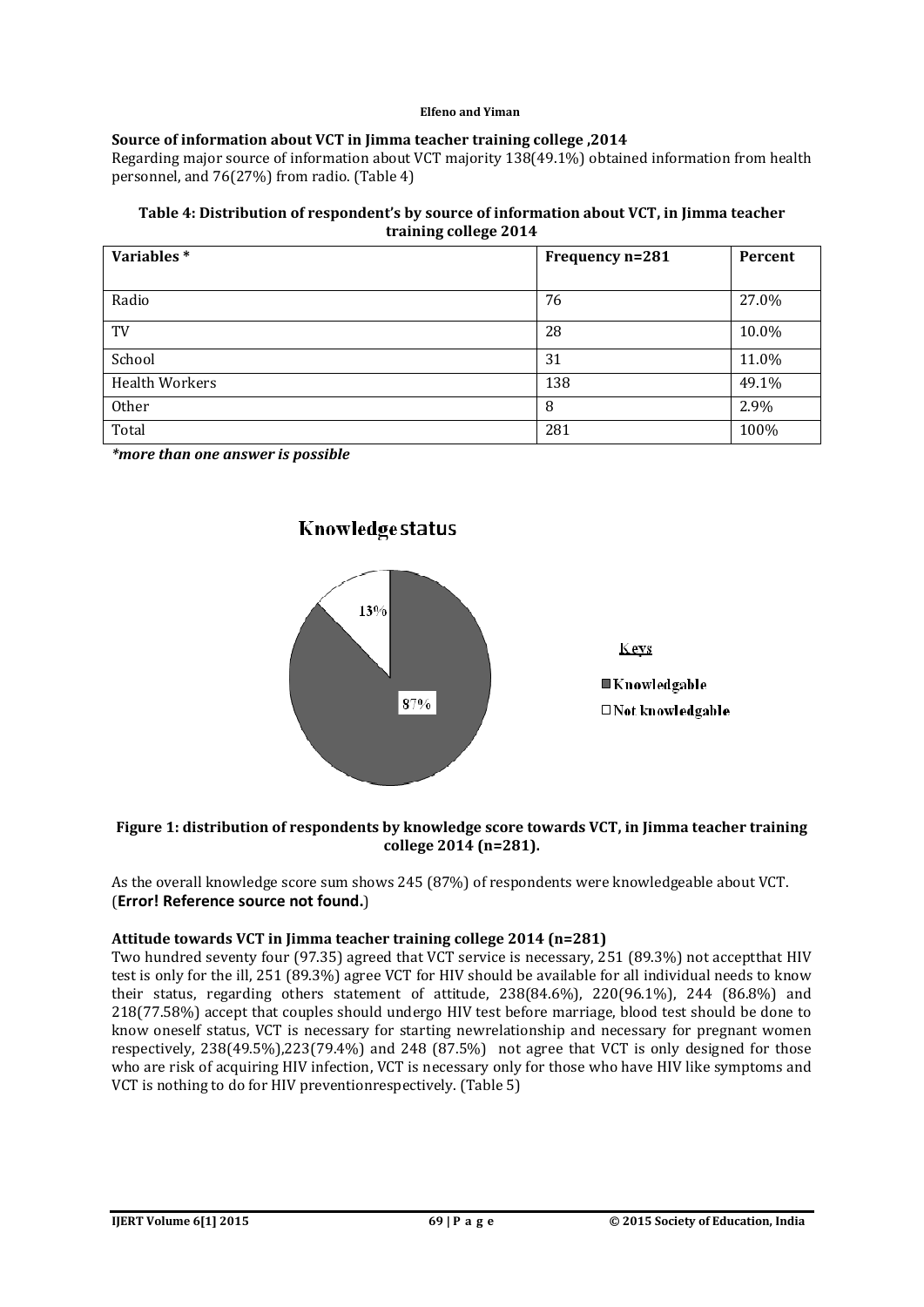| Table 5: Distribution of respondents by attitude towards VCT, in Jimma teacher training college 2014 |
|------------------------------------------------------------------------------------------------------|
| $(n=281)$                                                                                            |

| <b>Attitude Statement</b>                                                         | Agree |       | <b>Neutral</b> |               | <b>Disagree</b> |      |
|-----------------------------------------------------------------------------------|-------|-------|----------------|---------------|-----------------|------|
|                                                                                   | No    | $\%$  | N <sub>0</sub> | $\frac{0}{0}$ | No.             | $\%$ |
| VCT is necessary                                                                  | 274   | 97.3  | 3              | 1.1           | 4               | 1.42 |
| HIV test is only for the ill.                                                     | 17    | 6.1   | 13             | 4.6           | 251             | 89.3 |
| VCT for HIV should be available for all individual needs to<br>know their status. | 251   | 89.3  | 18             | 6.4           | 12              | 4.3  |
| Couples should undergo HIV test before marriage.                                  | 238   | 84.6  | 38             | 13.5          | 5               | 1.8  |
| Blood test should be done to know oneself status                                  | 270   | 96.1  | 3              | 1.1           | 8               | 2.8  |
| VCT is only designed for those who are risk of acquiring HIV<br>infection.        | 20    | 7.1   | 23             | 8.2           | 238             | 49.5 |
| VCT is necessary for starting new relation ship                                   | 244   | 86.8  | 30             | 10.7          | 7               | 2.5  |
| VCT necessary for pregnant women                                                  | 218   | 77.58 | 45             | 16.0          | 18              | 6.4  |
| VCT is necessary only for those who have HIV like symptoms                        | 41    | 14.6  | 17             | 6.0           | 223             | 79.4 |
| VCT is nothing to do for HIV prevention                                           | 7     | 2.5   | 28             | 10.0          | 248             | 87.5 |

#### **ATTITUDE SCORE**

As the overall attitude score sum shows 242 (86%) of students have positive attitude and 39(14%) have negative attitude towards VCT. (**Error! Reference source not found.**)

![](_page_9_Figure_5.jpeg)

**Figure 2 distribution of respondents by attitude score towards VCT, in Jimma teacher training college 2014 (n=281).**

# **Practice towards VCT**

One hundred forty eight (52.7%) not utilized VCT, and the reason was, 53(35.81%) due to doubt about confidentiality, and 45(30.05%) due to fear of positive results. (Table 6)

| Table 6: Distribution of respondent's by utilization of VCT, in Jimma teacher training college 2014 |  |
|-----------------------------------------------------------------------------------------------------|--|
|-----------------------------------------------------------------------------------------------------|--|

| <b>Variables</b>               |                                              | <b>Frequency</b><br>$N = 281$ | Percent |
|--------------------------------|----------------------------------------------|-------------------------------|---------|
| Utilized VCT                   | Yes                                          | 133                           | 47.3    |
|                                | N <sub>0</sub>                               | 148                           | 52.7    |
|                                | Total                                        | 281                           | 100%    |
| Reason for not having HIV test | Doubt about confidentiality                  | 53                            | 35.8    |
|                                | Don't know where services is given           | 17                            | 11.5    |
|                                | Fear of positive result                      | 45                            | 30.4    |
|                                | Fear of stigma and discrimination by<br>peer | 23                            | 15.5    |
|                                | Don't know the benefit of VCT                | 10                            | 6.7     |
|                                | Total                                        | 148                           | 100     |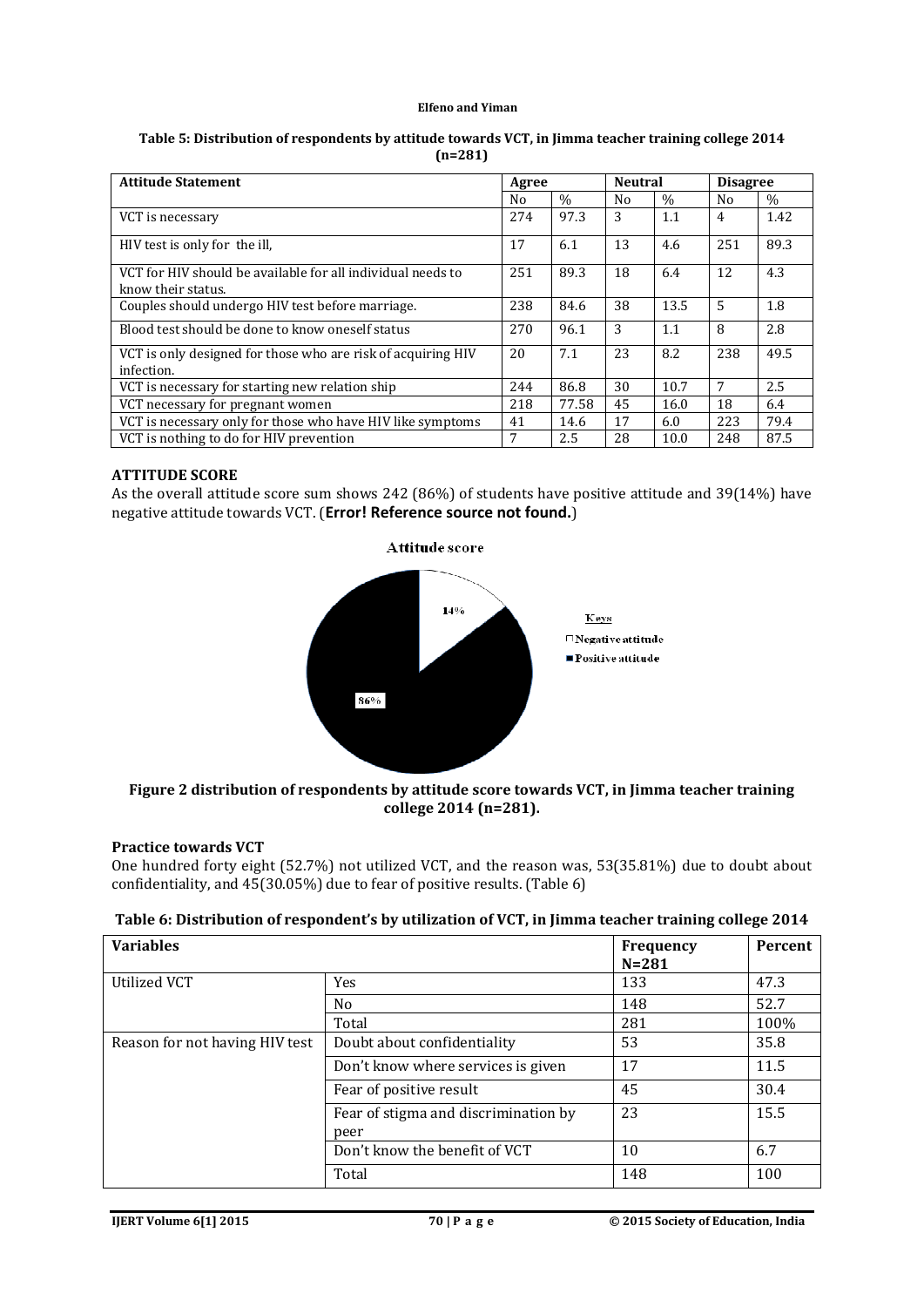#### **Distribution of respondents by reported measure after tests results ,in Jimma teacher training college,2014**

Concerning measures to be taken after HIV test result, 96(34.2%) reported they will take care themselves, and 55(19.6%) reported they will use condom after negative test result, 106 (37.7%) they will have medical follow up and 30 (10.6%) reported they will commit suicide. (Table 7)

| training college 2014                                                                        |  |  |  |  |
|----------------------------------------------------------------------------------------------|--|--|--|--|
| Table7:Distribution of respondent's by reported measure after test results, in Jimma teacher |  |  |  |  |

| <b>Variables</b>                                                |                             | <b>Frequency</b><br>$N = 281$ | Percent |
|-----------------------------------------------------------------|-----------------------------|-------------------------------|---------|
| Reported measures to be taken after<br>negative HIV test result | Take care of my self        | 96                            | 34.2    |
|                                                                 | Use of condom               | 55                            | 19.6    |
|                                                                 | I will have one sex partner | 61                            | 21.7    |
|                                                                 | Abstinence                  | 69                            | 24.6    |
|                                                                 | Total                       | 281                           | 100%    |
| Reported measures to be taken after                             | Commit suicide              | 30                            | 10.6    |
| positive HIV test result                                        | No marriage                 | 51                            | 12.2    |
|                                                                 | Condom use                  | 70                            | 24.9    |
|                                                                 | Abstinence                  | 24                            | 8.54    |
|                                                                 | Medical follow up           | 106                           | 37.7    |
|                                                                 | Total                       | 281                           | 100%    |

# **DISCUSION**

All of respondents reported ever heard about VCT, and 83.3% responded knew from where service of VCT obtained. The results of this study is higher when compared to study conducted among students of DebreBirhan Teachers Training College, which reported that 95.1% ever heard about VCT and comparably 81.84% knew place whereone can obtain VCT service (26). Also this finding was higher when compared to study conducted on students of nursing school in Ghana which reported 81% ever heard about VCT (22), which may be related to increasing awareness of students towards VCT in study area. Majority 49.1% obtained information about VCT from health personnel, and 27% from radio. In line with study done in DebreBirhan, 51.35% and 25.6% of respondents reported that major source of information was health workers and radio respectively (26). In contrary to these study conducted in Malawi reported that 42% of students indicated that they had heard from the church/funeral meetings and 25% mentioned friends as the main source of information on VCT (24). Another study conducted in Nigeria, Mass media and churches were highest source of information of VCT. This may be due to mass medias are able to reach wide audience and can convey simple information and can be a powerful force for mass communication (23).

Majority (87.2%) of respondents were knowledgeable about VCT; this finding is higher when compared to DebreBirhan study which reported 82.4%, which may be due to difference in sample size between two studiesmay due to increased health information in study area(26).

Almost all 97.35% agreed that VCT service is necessary, also similarly study from DebreBirhan reported 97.3%, and this implies higher learning institution students' awareness is increasing towards VCT(26). Majority (89.3%) of respondents in current study agree VCT for HIV should be available for all individual who needs to know their status, lower results was reported among Mekele University students which was 57.6% agree that everybody to have test(25). As the overall attitude score shows 86% of the students have positive attitude towards VCT, lower results was reported compared with study from Debra Bran, which was a 75.68% respondent had favorable attitude towards VCT(26).This may be due to difference in awareness between this two study areas and improvement in health intervention currently.

Less than half 42%, of respondents have ever been tested for HIV despite higher level of knowledge and positive attitude towards VCT among the study population, the major reasons for not tasting were 35.81% due to doubt about confidentialityif the result becomes HIV positive, and 30.05% due to fear of positive results itself. Comparable result was reported from study conducted in local area in Sekachokersaworeda government employers which, the main refusal for VCT was fear of positive test result (41.3%), perception once sero status as being confidentially negative (38.1%) and stigma associated with HIV/AIDS (25.4%)(27).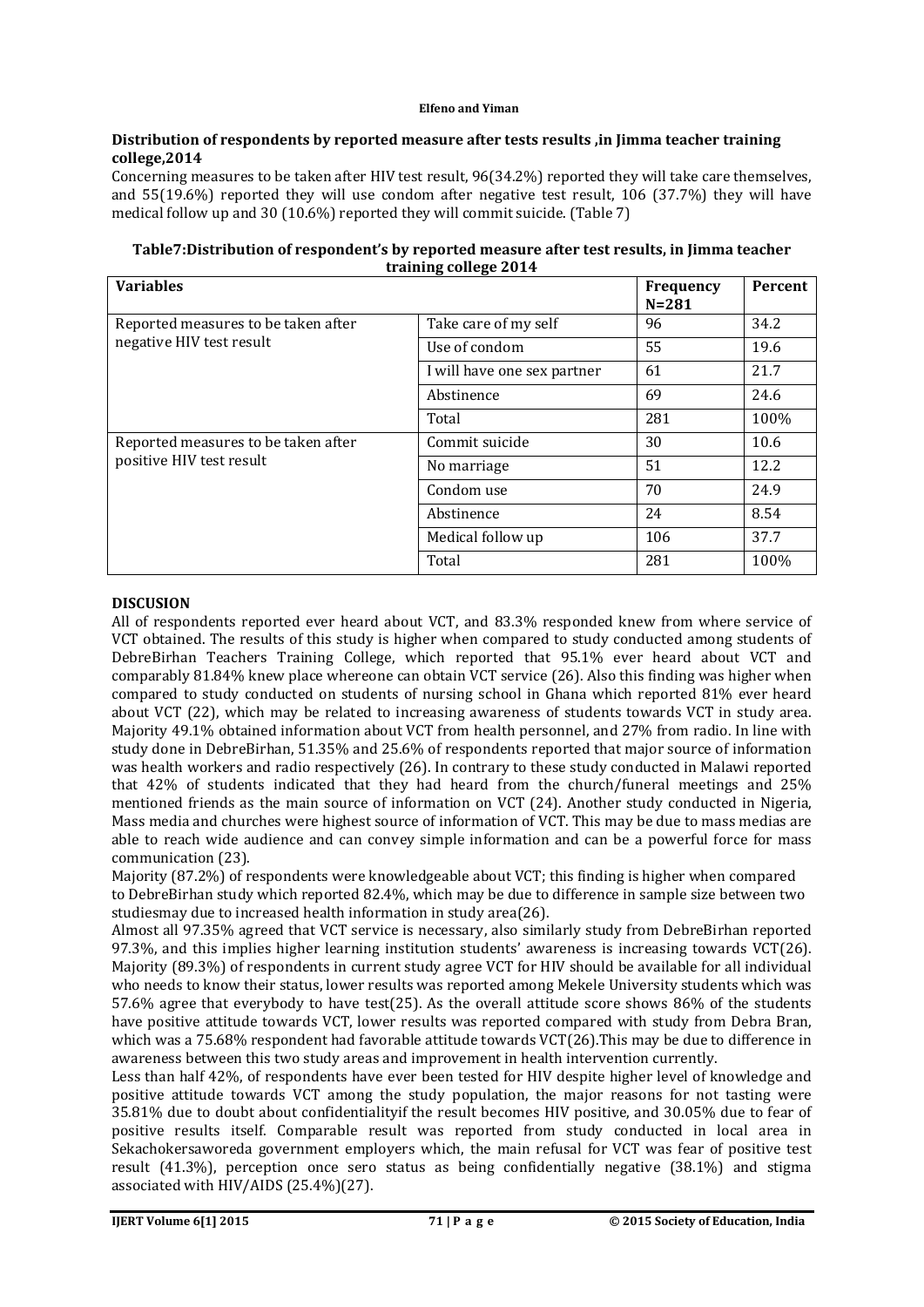Similarly study from DebreBirhan reported about one–third, 35.19% of respondents have ever been tested despite higher level of knowledge and favorable attitude, and the reason was 47.25 fear of positive result and 36.11% fear of being seen by others at the service site(26). Similar finding was reported that only 23% participants had undergone VCT, among participants of study from Ghana (22).About 37.7% of respondents believed that if someone has tested HIV positive they will have medical follow up and 10.6% reported they will commit suicide. Lower finding was reported from study conducted in Mekele, which reported that about 19.5% reported they will seek medical care, however comparably 9.5% preferred to commit suicide(25).

However from study conducted in Nigeria, 64.3% were ready to take positive results in good fate (23). Difference is may be due to difference in risk perception of HIV and difference in awareness, which may be due to increased awareness creation activity in the study area.

#### **CONCLUSIONS**

From finding of this cross sectional study about Knowledge Attitude and Practice of JTTC the following conclusion was drawn.

Despite high knowledge and favorable attitude towards VCT, more than half of the respondents do not under gone HIV test.Fear of positive result, and doubt about confidentiality, by a significant number of respondents as reason for not tested for HIV.

Considerable proportion reported that they were not ready to accept if the test result was positive, and significant number of students reported they will commit suicide as a measure after positive results.

#### **RECOMMENDATIONS**

Based up on the results of the study the following forwarded to concerned body

- College administration and reproductive health clubs in the college, should have to work on a strong behavioral change communication (BCC) based two-way through facilitating, communication strategies including continuous discussions,dialogues, panel discussions, and persuasions and individual counseling, which involved professional persons (health workers) who are experienced in guiding and counseling students, to encourage students on HIV test uptake. This is because most of the students have favorable attitude towards VCT.
- Voluntary HIV testing service also needed. College administrative body should have to work in collaborative with nearby health institution to make VCT service available in the college campus or nearby. Service should bewell equipped counseling service with professionals who are experienced in guiding and counseling students, to encourage students to pre-test counseling, HIV test uptake and post test counseling.
- College administration and Organization worked on HIV/AIDS related services should have to encourage student clubs like anti AIDS club inside of the college to maintain -increasing student awareness towards VCT.
- Further study should be conducted to assess significant factors to encourage students to go for HIV testing in addition to knowledge VCT and attitude towards VCT.

#### **ACKNOWLEDGEMENT**

I would like to thank all those who helped me through the process involved in this research work and academic studies. In particular, I am grateful to, ass. Mr .EbrahimYemam, my advisor, for his valuable contributions, patience, guidanceand encouragement during this research work. I would like to acknowledge and thank my all colleagues from Jimma University department of Nursing, for their valuable psychological and emotional support, their encouragement, guidance and help during my academic studies.

I am also grateful to CBE office and department of nursing for giving chance to conduct this study. My special thanks to my family for being there for me during my academic studies. Lastly, it gives me a great honor to thank my friends who helped me to accomplish this research work and words to express for their valuable continuous moral support, advice, assistance and inspirations in all areas from beginning research proposal to this end.

#### **REFERENCES**

- 1. VCT Available at [http://www.aidshelpline.org.za/vct.html]
- 2. [http://www.Unicef.org/lifeSkils/index-8017.html]
- 3. WHO,UNAIDS.UNICEF: global HIV pose: Epidemic Update and health sector progress towards Universal access, Geneva, Switzerland